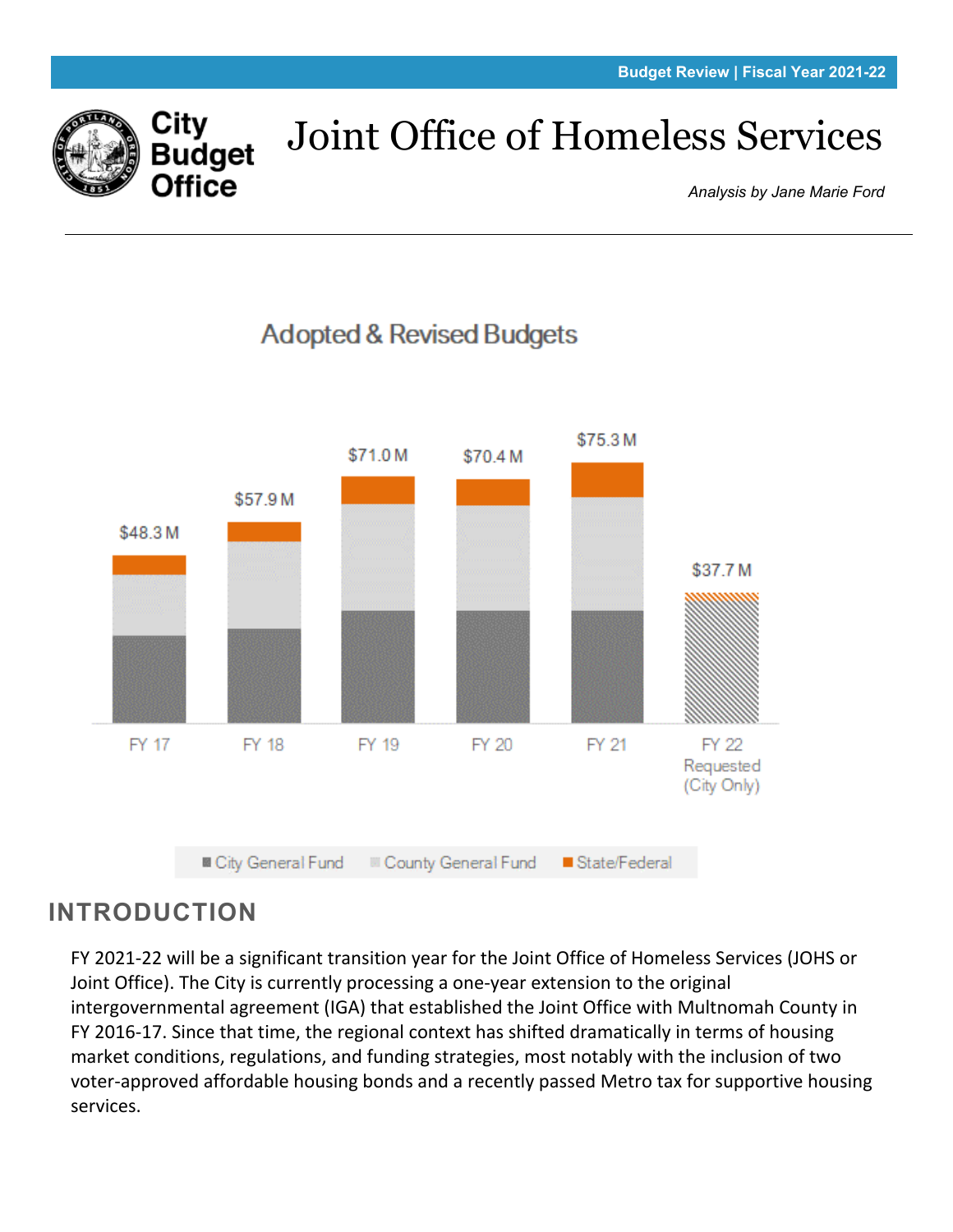This regional tax is expected to increase the Joint Office's budget by an estimated \$52 million in FY 2021-22 and \$100 million annually in future years, introducing a new majority funding partner and layering additional service goals into the existing local system. Implementation of the Metro Supportive Housing Program is expected to take several years to ramp up, including the development of new programming, investments in new service providers, and the addition of new staff capacity at the Joint Office and Portland Housing Bureau. As of the writing of this review, the budget details and timeline for implementation are still being determined.

Simultaneously, the Joint Office will continue to navigate the unique and expanded service needs driven by the COVID-19 pandemic and economic crisis. At this point, it is likely that most of this response will continue to be eligible for federal reimbursement, entitlement funds, and/or stimulus and relief dollars. These resources may be able to offset one-time requests that have been submitted to the City, which is facing a forecasted General Fund deficit of \$20.2 million based on a February forecast update.

- Given existing and likely additional federal funding allocations, new Metro resources, and projected General Fund deficits for both the City and County, CBO has focused on identifying potential strategies for maximizing the utility of all available resources to respond to both the immediate crisis and invest in long-term system expansion.
- Due to the timing of the County's budget process, information about the total JOHS Requested Budget (all funding sources and requests) will not be available to the City until March 2021. As such, CBO's decision package analysis focuses only on the requests to the City of Portland and does not include the context of the entire budget for the JOHS. This is a fairly significant limitation to providing comprehensive analysis and recommendations. CBO continues to recommend that the City and County – and now, Metro – collaborate to ensure that the Joint Office's budget as a whole is structured to meet shared priorities.

# **BASE BUDGET & KEY ISSUES**

# **Reaffirming and Redefining the State of Housing Emergency**

Portland City Council first declared a State of Emergency on Housing and Homelessness in October 2015. Since that time, **the City has spent over half a billion dollars on housing and homeless services[1](#page-1-0)** through the Portland Housing Bureau and Joint Office of Homeless Services. This represents not only a significant increase in annual General Fund support, but an increase in the amount of Tax Increment Financing from Urban Renewal Areas set aside for affordable housing, the passage of two affordable housing bonds, the Construction Excise Tax, Inclusionary Housing fees, a Rental Registration fee, and the addition of two types of Short-Term Rental revenue. All members of Council have agreed that addressing houselessness – both the immediate crisis and long-term unmet needs – is one of their top three shared priorities for budget and policymaking over the next 1[2](#page-1-1)-18 months.<sup>2</sup>

<span id="page-1-0"></span><sup>1</sup> This includes all actual Bureau Program Expenditures from FY 2015-16 through FY 2019-20.

<span id="page-1-1"></span><sup>&</sup>lt;sup>2</sup> Per a [Council Priorities Work Session](https://www.portland.gov/omf/news/2021/2/1/portland-city-council-agrees-focus-safety-housing-and-economy-city-faces-historic) on January 21<sup>st</sup>.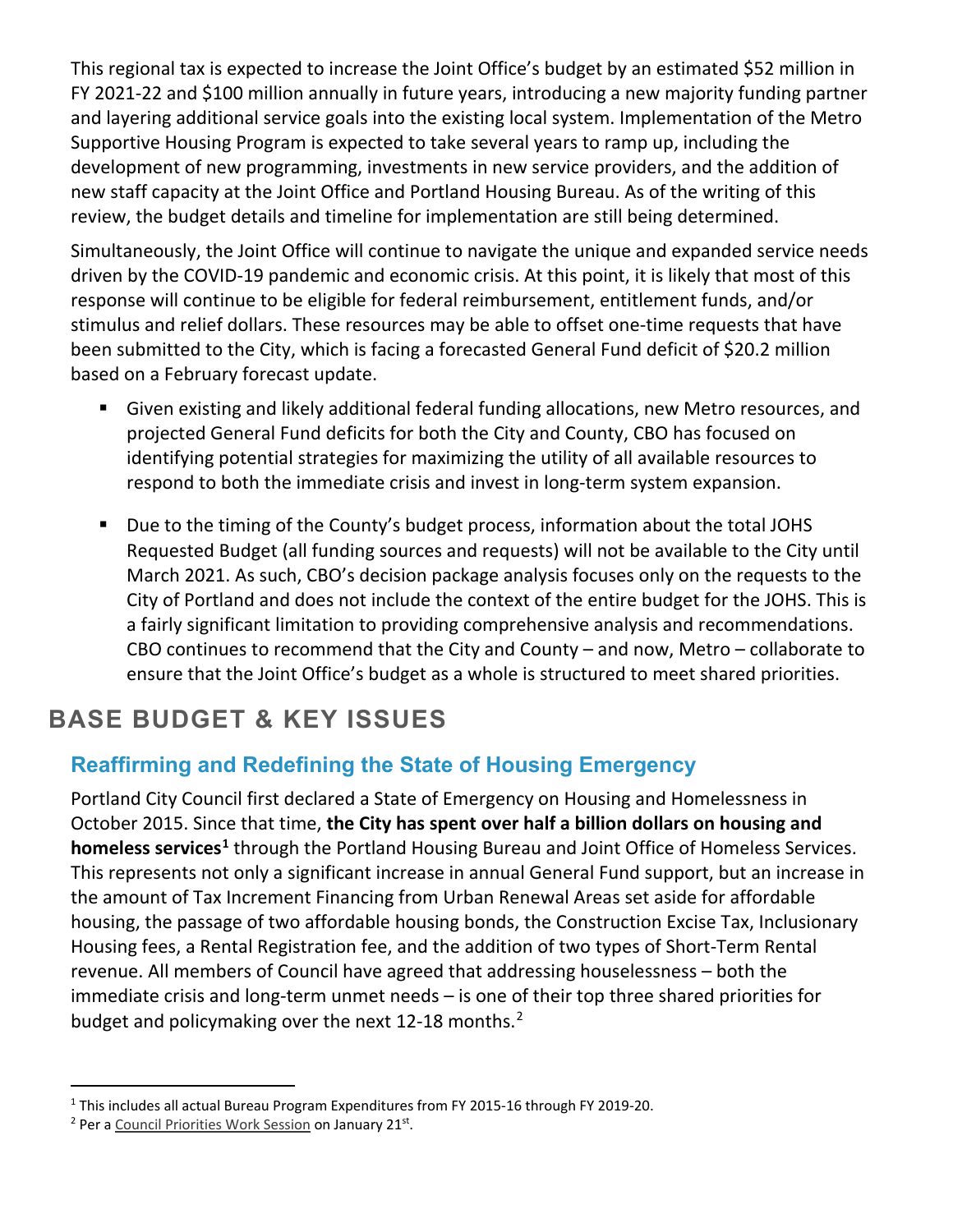## **Reducing Unmet Housing Need**

The total number of people provided with homeless services annually has increased by 40% since 2016. The HUD-defined houseless population remained relatively steady during that time.



The chart above illustrates the substantial growth in the number of people who are served through prevention, housing placement and retention, shelter, and other wraparound services since FY 2015-16, the year before the Joint Office was established. The relatively unchanged HUD-defined houseless population during that same time frame could be a result of several factors, including increased rates of inflow into homelessness as well as limitations of the HUD point-in-time count methodology and definition of homelessness.

The [Point-in-Time Count](http://ahomeforeveryone.net/streetcount) is a biannual, HUD-required census of those who are living unsheltered, in emergency shelter, or in transitional housing. Many communities delayed the 2021 count due to the COVID-19 pandemic, which has prompted calls to use this as an opportunity to address long-acknowledged limitations of the current process and methodology. For example, the count does not track the experience of individual households over time, changes in methodology make it challenging to compare trends, and the focus on literal homelessness obscures a fuller picture of how many community members are at risk of losing housing at any given time. A Home for Everyone (AHFE) has adopted a broader definition of houselessness that includes households at risk of losing or unsafely sharing housing rather than only focusing on those who are experiencing literal homelessness as measured in the Point-in-Time Count.<sup>[3](#page-2-0)</sup> Under the expanded definition of

<span id="page-2-0"></span><sup>&</sup>lt;sup>3</sup> The total number of people served uses the Annual Performance Report figures from FY 16 to FY 20 to provide the total unduplicated number of people served. These numbers include clients served in the domestic violence system, which cannot be de-duplicated due to privacy concerns. The HUD Homeless Population shows the Point-in-Time Count numbers; for years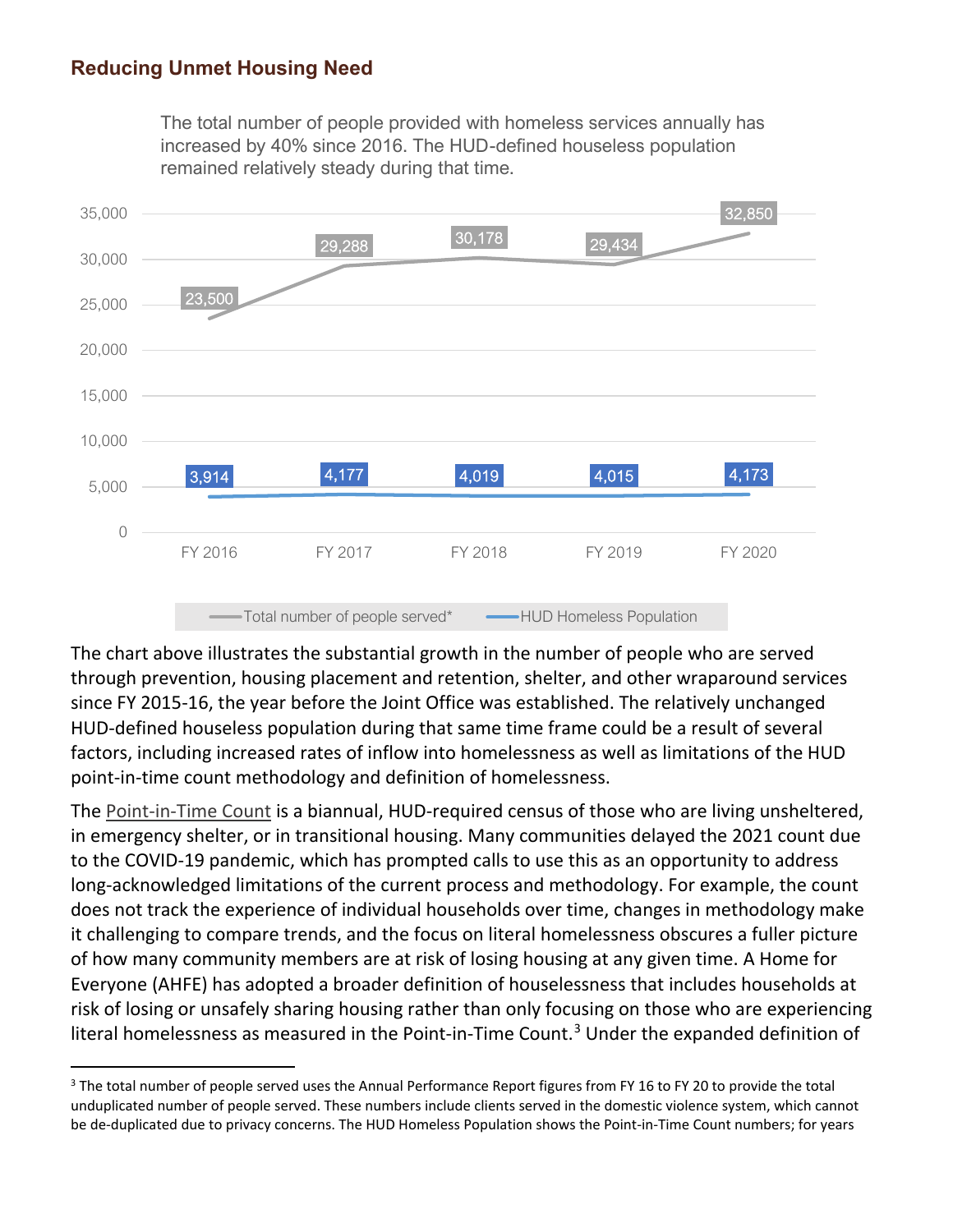homelessness, this was estimated to be as many as 16,344 people in Multnomah County, including a disproportionate number of families, people of color, and unaccompanied youth under the age of 18.[4](#page-3-0)

As such, the local system that has been built over the last five years has served far more people than were envisioned under the original A Home for Everyone model, with an intentional focus on building capacity for culturally specific service providers and reducing disparities in both services and outcomes for communities of color (particularly BIPOC communities). **In the first four years of operation, the Joint Office served an average of 30,438 people each year, over seven times the HUD-defined houseless population in the 2017 Point-in-Time Count.**

Acknowledging the limitations of the HUD count, it is relevant to note that the past few counts have shown an increase in the unsheltered population, the number of people who are chronically homeless, and the number of people who identify as having a disability.<sup>[5](#page-3-1)</sup> Similarly, the percentage of people who were identified as chronically homeless at the point of entry into the homeless services system increased from 17% in FY 201[6](#page-3-2)-17 to 29% in FY 2019-20.<sup>6</sup> While the cause of this increase is likely complex and multi-layered, it does indicate the need to increase efforts to provide sustainable housing solutions for these populations. The Metro Supportive Housing Services Program, discussed in further detail below, is intended to help address primarily the longer-term needs of this population.

In the short-term, Council has expressed the importance of identifying funding options and strategies for providing immediate crisis response for those who are living outside, including providing hygiene stations, safe sleeping options, and access to services. CBO notes that there are not currently any specific proposals on the table for FY 2021-22 Budget Development to address this need, although there are likely multiple federal resources – including FEMA reimbursement – that could be applied. The key next steps are to articulate Council's desired short-term service goals and outcomes, and to identify the best entity to implement this programming.

## **Shifting to a Regional Approach to Homeless Services**

In May 2020, Metro voters approved a new [Supportive Housing Services](https://www.oregonmetro.gov/public-projects/supportive-housing-services) measure that authorized a regional tax to fund \$250 million annually in wraparound services for people experiencing or at risk of experiencing homelessness. This new revenue will fill a critical gap in funding ongoing services to accompany new affordable housing development and radically shift the balance of homeless services resources in the tri-county area. **A baseline survey of homeless services** 

that do not have a count, the estimate uses the prior year unsheltered number plus the number of people served in emergency shelter and transitional housing.

<span id="page-3-0"></span><sup>4</sup> Based on the 2015 Point-in-Time Count. This is referred to as the "doubled up" number. See also more recent regional analysis from 7 Zapata MA,\* Liu J,\*\* Everett L, Hulseman P, Potiowsky T, & Willingham E. 2019.Governance, Costs, and Revenue Raising to Address and Prevent Homelessness in the Portland Tri-County Region. Portland State University. Available at https://tinyurl.com/sbe3lan.

<span id="page-3-1"></span><sup>&</sup>lt;sup>5</sup> Point-in-Time Count reports are available a[t http://ahomeforeveryone.net/streetcount.](http://ahomeforeveryone.net/streetcount) It should be noted that, in the most recent count, whether or not an individual was chronically homeless was unknown for 32% of the total population. This was primarily driven by incomplete data and reporting for people in shelters. For the unsheltered population, at least 66.5% were chronically homeless, and potentially as high as 78.3%.

<span id="page-3-2"></span> $6$  Source: Annual Performance Reports submitted to HUD; data provided by the Portland Housing Bureau.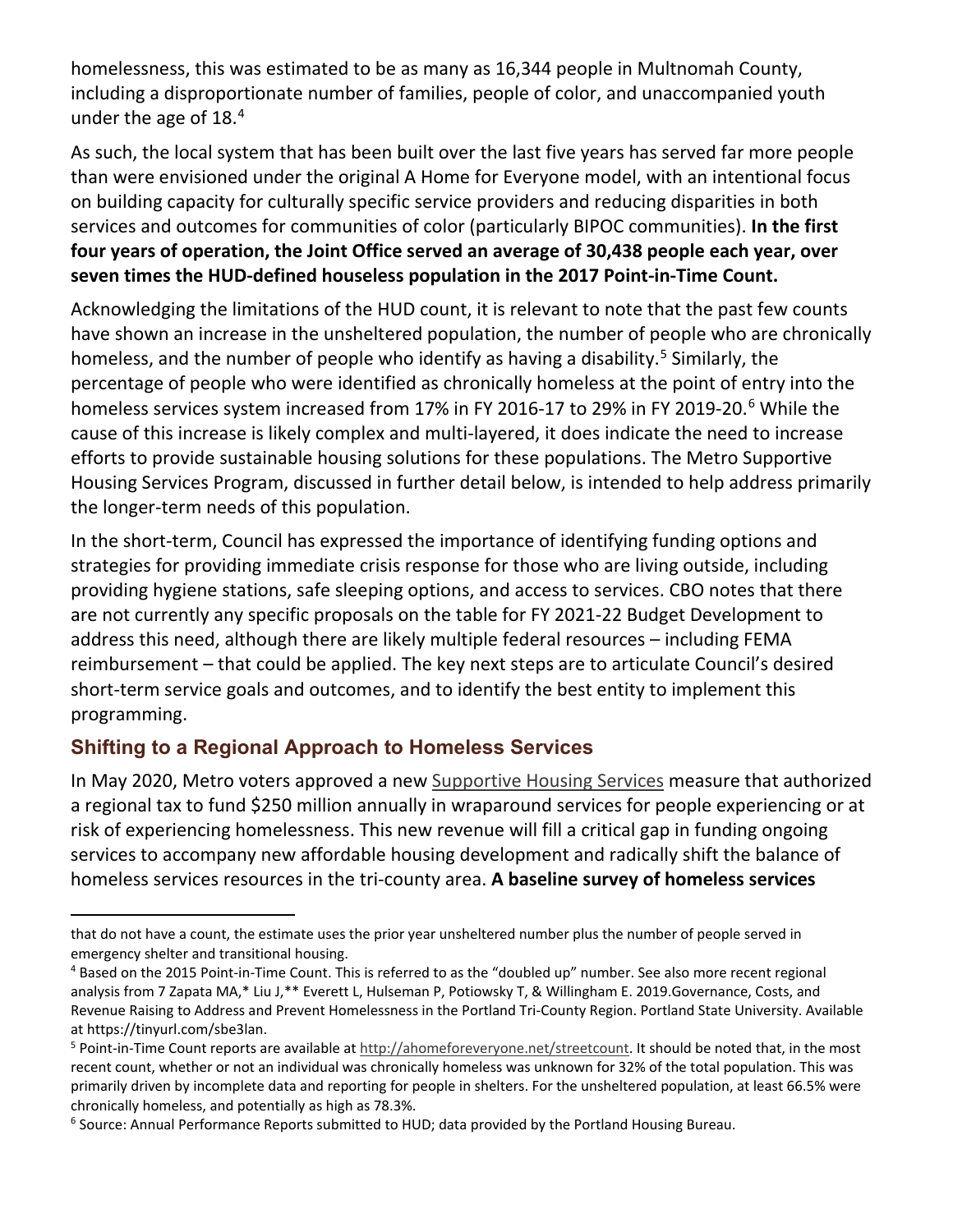#### **funding and service levels found that Multnomah County comprised over 80% of both the total public funding and bed capacity in the region and had by far the most local funding contributions.[7](#page-4-0)**

Although Multnomah County has completed its **Local Implementation Plan** for this new program, Metro's expectation for robust community engagement means that the funding will only be allocated at a high level in FY 2021-22 while the details of different investments are in development. The local system is already growing to accommodate the large influx of federal relief dollars that have been made available for COVID-19-related shelter expansion and rent support; the challenge and opportunity is to add jurisdictional and provider capacity to respond to the emergency while building out a forward-looking regional system.



When the Metro SHS measure is fully implemented, the budget for the Joint Office of Homeless Services is estimated to be approximately 3.5 times higher than its first year of operation

It is not entirely clear to CBO how the City of Portland, and Council specifically, will be part of that conversation. Although the City does not have direct responsibility for or authority over implementation of these resources, the program will obviously have a significant impact on both the Joint Office's operations as well as the Portland Housing Bureau's through its management of supportive housing units. The Local Implementation Plan acknowledges that any program outcomes will be the result of shared investments, which points to the need for all stakeholders to be actively involved in performance management, analysis, and evaluation.

<span id="page-4-0"></span><sup>&</sup>lt;sup>7</sup> See Appendix M of the Multnomah County Local Implementation Plan, Regional Supportive Housing Services Tri-County Data Scan. Available at https://tinyurl.com/s7yrwbsx.

<span id="page-4-1"></span><sup>&</sup>lt;sup>8</sup>Figures shown in millions. Due to the timing of the County's Requested Budget, this chart includes estimates based on the Requested Budget to the City, ongoing resources allocated by both the City and County, assumes a flat allocation of state/federal dollars, and an assumed Metro allocation of \$52 million in FY 22 and \$100 million in FY 23. This chart is only intended to illustrate the relative shift in funding composition due to the addition of Metro resources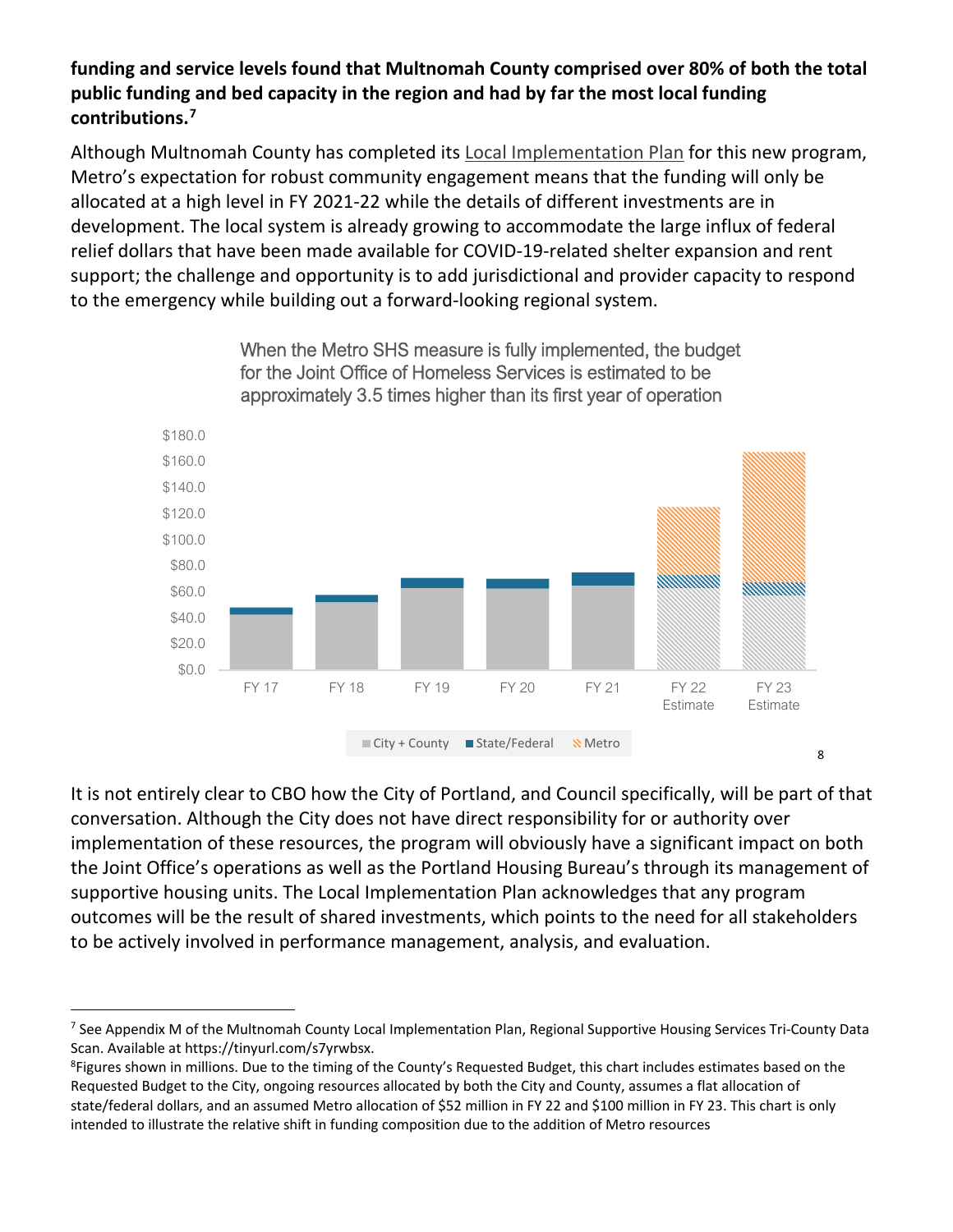**Anticipated Outcomes from the Multnomah County Local Implementation Plan for the Metro Supportive Housing Services Program, December 2020**

Set a new community goal of 2,235 supportive housing units through a combination of project, sponsor and tenant based rental subsidies, combined with the necessary wrap-around support services;

Reduce street and shelter homelessness, as well as doubled up homelessness, by increasing the number of eligible households who exit homelessness for permanent housing by at least 2,500 households per year once the Measure is fully implemented;

Create specific housing placement goals for unsheltered, doubled-up and individual Communities of Color;

Reduce street and shelter homelessness for people with significant behavioral health issues by increasing the number of people experiencing behavioral health challenges who move into appropriately supported permanent housing;

Reduce the number of people who become homeless by increasing successful preventions, diversions, and housing retention intervention, provided to eligible households, by at least 1,000 households per year once the Measure is fully implemented;

Reduce the number of people who return to the homeless services system within two years after entering permanent housing, by evaluating and continuously improving the quality of rent assistance and support services programming;

Eliminate disparities in access and outcomes for Communities of Color participating in homeless and housing services;

Ensure that each Community of Color accesses and succeeds in Metro funded programs at rates as high or higher than would be expected based on the makeup of the SHS eligible households.

Fully defining and achieving these goals will require digging further into the "why" behind the many data points that are collected through the Joint Office and its providers. Given the addition of a third major funding and policy partner, CBO recommends reconvening an entity similar to the now-disbanded Data Outcomes committee to help provide information and analysis for City, County, and Metro decision-makers. **CBO has previously recommended focusing on understanding inflow and outcomes, more closely examining the experience of individuals and households entering into the system and what happens after receiving services**. This could include but is not limited to:

• Reviewing inflow data to identify opportunities for upstream service connections and improvements;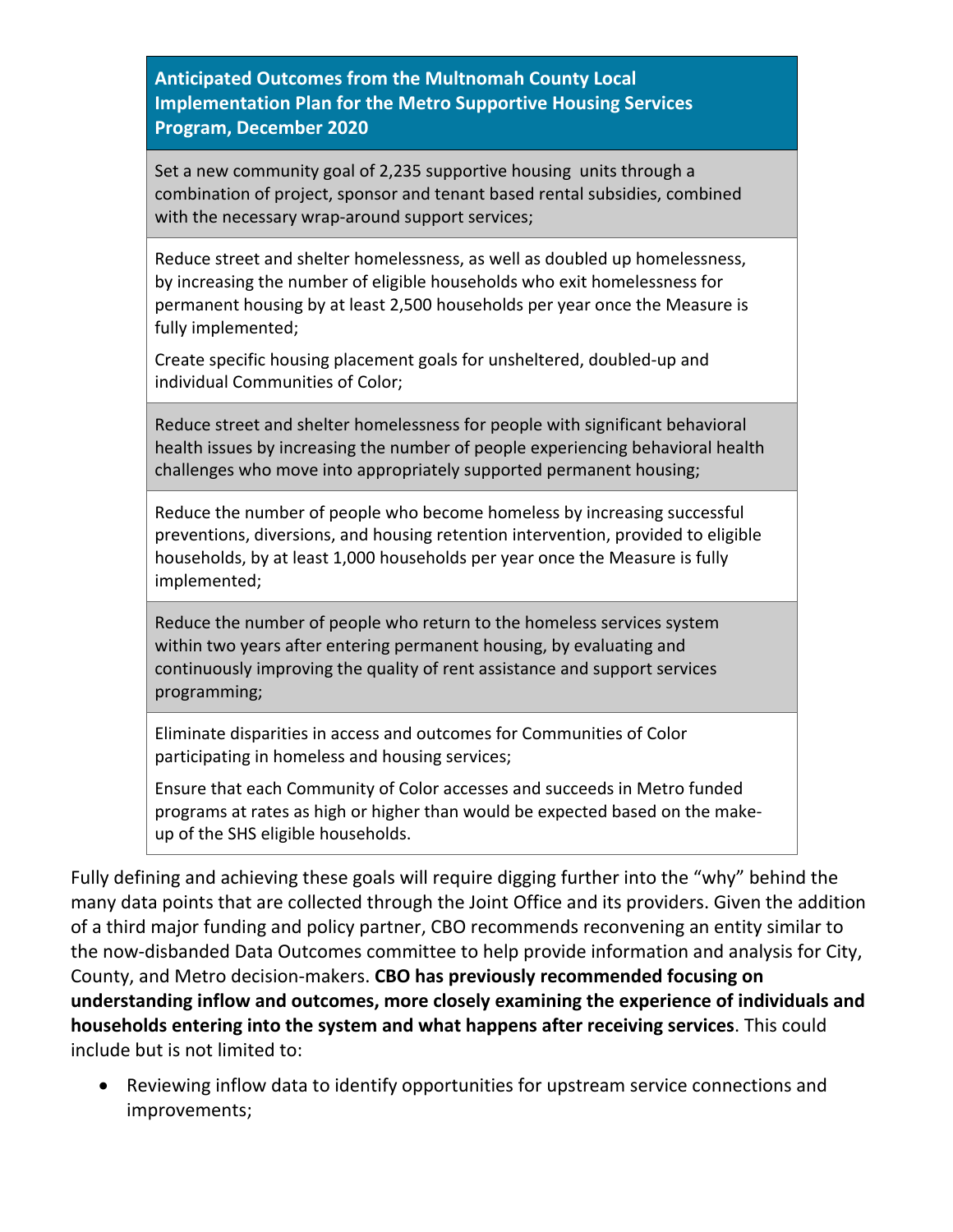- Better understanding the outcomes of different types of prevention services, including a review of costs and relative effectiveness;
- Recommendations for reducing the percentage of individuals and households who are not able to be confirmed to be in housing after receiving services;
- Comparing the outcomes for those who do retain housing across different types of interventions, providers, and demographic analysis<sup>[9](#page-6-0)</sup>; and
- Looking at returns to the homeless services system over a longer horizon.

# **DECISION PACKAGES**

The Joint Office has requested a total of \$8.4 million in one-time General Fund resources above its Current Appropriation Level Target. The Mayor's Budget guidance exempted the JOHS from submitting a 5% ongoing General Fund constraint.

Careful consideration has been given in evaluating the tradeoffs between the need to close a projected General Fund revenue shortfall while maintaining critical City services and functions. Based on the information currently available, it appears that both of the JOHS funding requests are likely eligible for federal resources in FY 2021-22. As such, CBO has recommended that Council fund continued services and leverage capital investment opportunities through these one-time revenues. Decisions about ongoing funding and service levels should take the new Metro capacity into consideration as the City and County renegotiate the Joint Office IGA that will go into effect on July 1st, 2022.

## **JOHS Continuation of One-Time Funding**

*DP 11387, \$6,338,897, 0.00 FTE* 

#### **Request Summary**

This request represents a continuation of one-time funding that has been historically allocated to the Joint Office for services that include shelter capacity, housing placement, and diversion. The \$6.3 million is 18% of the total FY 2021-22 City JOHS Requested General Fund Budget (excluding capital costs) and is estimated to provide the following:

- 270 year-round emergency shelter beds serving approximately 1,600 people
- **Placement of at least 110 people from shelter into permanent housing**
- 25 units of youth transitional housing with 24/7 support
- 45 units of supportive housing
- **Preventing 675 people from becoming homeless through diversion and employment** assistance
- Support for a multidisciplinary outreach team providing housing placement services and rent assistance

<span id="page-6-0"></span><sup>&</sup>lt;sup>9</sup> This dashboard of FY 20 service levels, performance measures, and outcomes includes historical data as well as demographic data by race and ethnicity[: https://tinyurl.com/cr6k97tp.](https://tinyurl.com/cr6k97tp)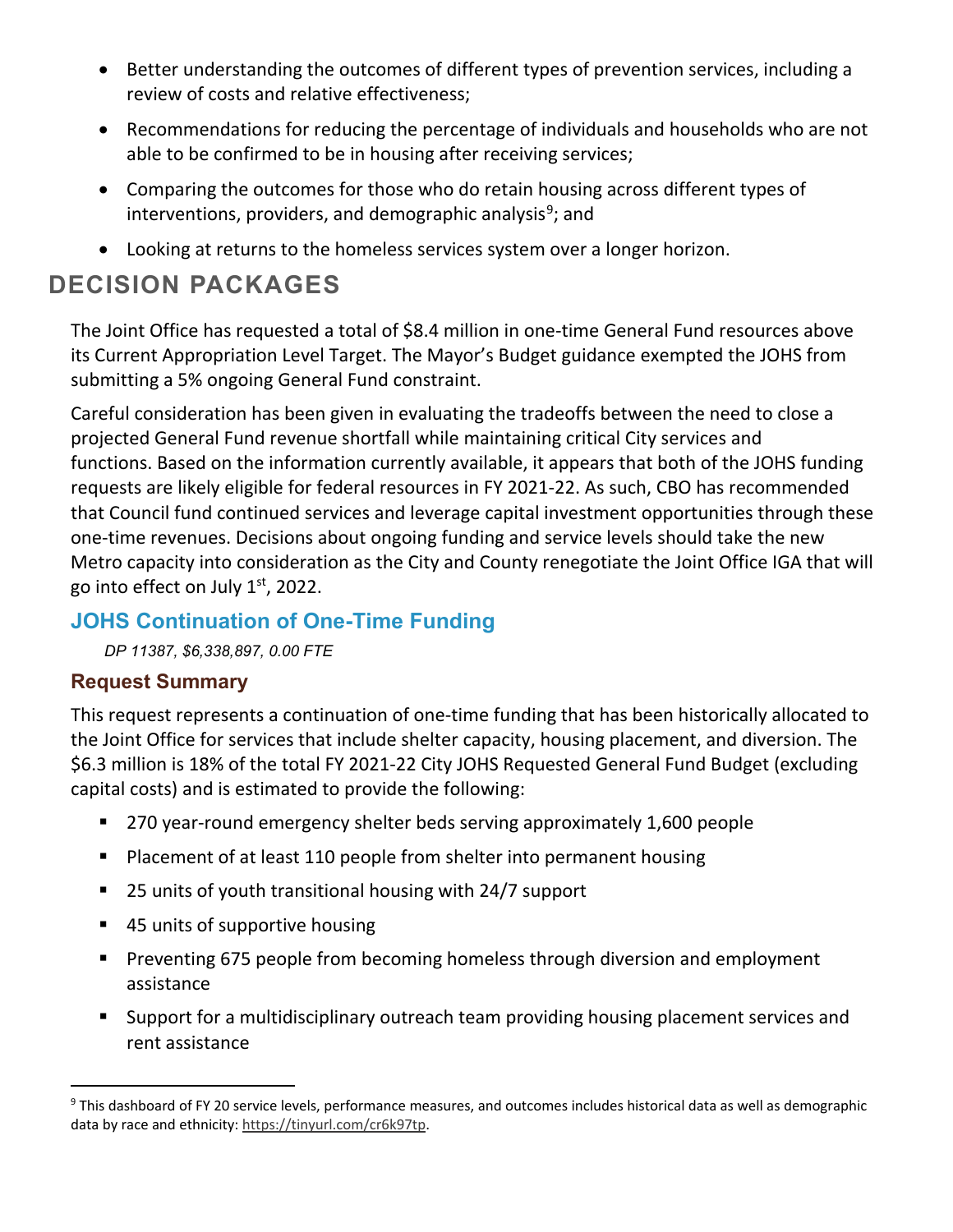## **CBO Analysis**

Per the terms of the original City-County intergovernmental agreement establishing governance and funding of the Joint Office of Homeless Services, the baseline ongoing funding level for the Office was set at \$15.0 million in General Fund resources from both the City and County in FY 2016-17. At that time, the City also allocated \$7.7 million in one-time General Fund resources with the expectation that this would be a recurring annual contribution for three fiscal years, based on the premise that services would shift toward prevention and ultimately scale down due to reduced unmet housing need.<sup>[10](#page-7-0)</sup> The City has increased its ongoing General Fund funding allocation to around \$26 million – approximately 73% above the baseline funding level – however, much of those resources have gone toward expanding ongoing programming to meet demand for service. The one-time-funded services have been assumed by the Joint Office and the County to be ongoing, and the Joint Office was directed by the Mayor's Office to request continuation of these resources to preserve established funding and service capacity.

> The City has increased it's ongoing General Fund contribution to the Joint Office by almost \$11 million over the baseline funding commitment, contributing to service level enhancement while continuing the reliance on serial one-time allocations.



CBO has previously discussed the need to identify a sustainable funding source to reduce reliance on one-time resources, which were available during the economic expansion of the last few years. The City was able to identify a combination of one-time resources to continue supporting these services in FY 2020-21 despite the economic downturn due to the high priority of this service area during the onset of the COVID-19 pandemic. In FY 2021-22, this request would likely be eligible for federal American Rescue Plan under current Plan drafts, including additional resources allocated for emergency rental and utility assistance, Housing Choice vouchers, supportive services, affordable housing, and acquisition of non-congregate shelter. **As such, CBO recommends that Council utilize federal allocations to continue supporting existing service levels.**

<span id="page-7-0"></span> $10$  This statement is a point of contention between the City and the County. This is CBO's recollection and assertion.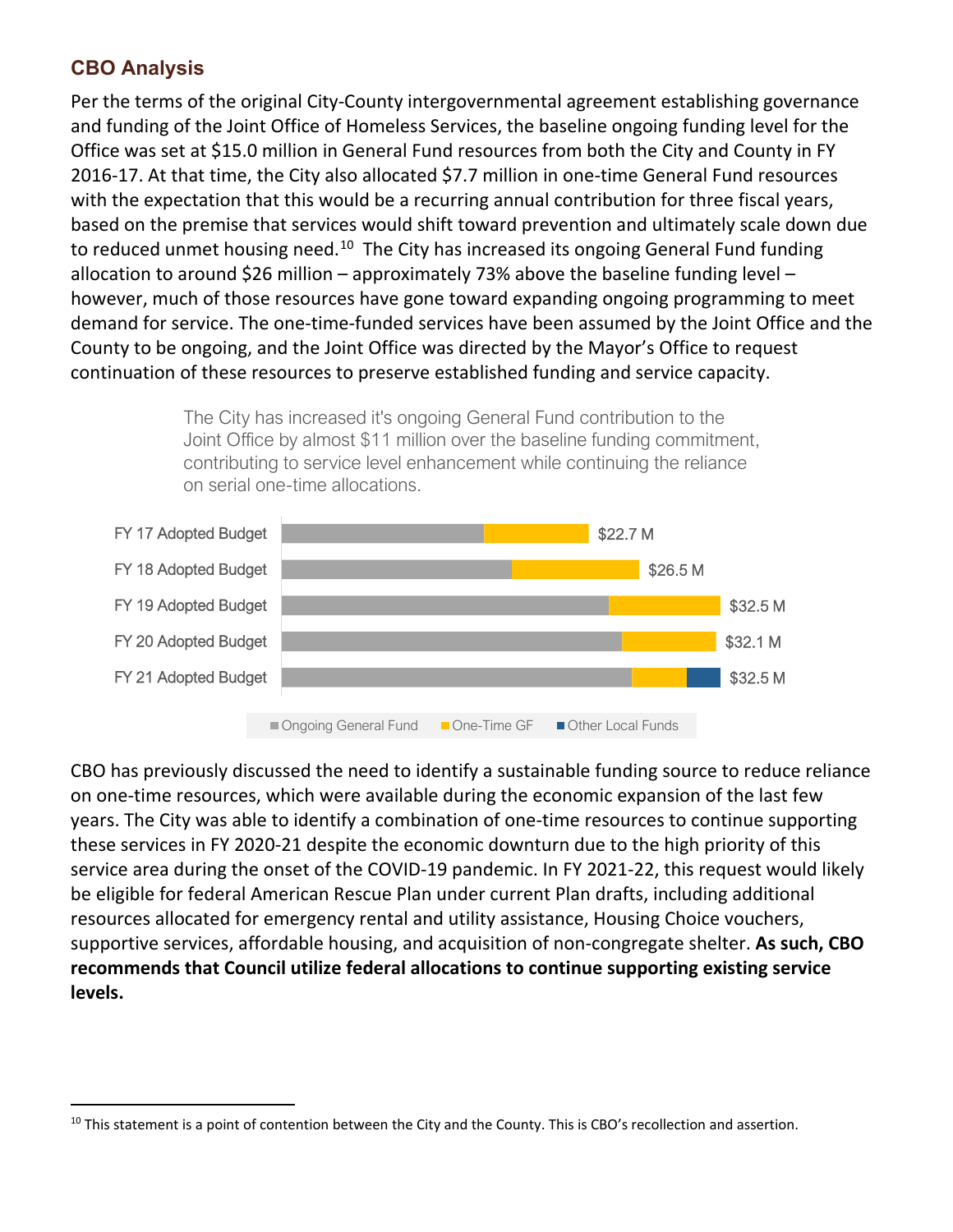# **JOHS Shelter Capital**

*DP 11388, \$2,000,000, 0.00 FTE* 

#### **Request Summary**

This is a resubmission of a request from FY 2020-21. While there has been no formal or public commitment made, CBO's understanding is that City and County leaders agreed to contribute \$5.0 million each to support shelter capital development, with the goal of converting temporary shelter capacity into long-term, high-quality sites that will serve both seasonal and year-round needs. To date, the City has invested \$3.0 million. This request includes the balance of the presumed \$5.0 million commitment.

## **CBO Analysis**

The JOHS has spent approximately \$12.8 million since FY 2017-18 on shelter capital investments, including current year actual and estimated figures. The goal is to "[transform] the adult congregate shelter system into a network of high quality, housing focused, community based and geographically distributed shelter programs."<sup>[11](#page-8-0)</sup> Although the City and County have significantly expanded investments in affordable and supportive housing, it will take time for those new units to come online. Additionally, like jurisdictions across the country, Portland has been phasing out transitional housing options, which are short-term, service-intensive placements typically for those transitioning from jail, from hospitals, into recovery, or those who recently became homeless. Shelter capacity can help to bridge that service gap and fills an immediate need for those who are unsheltered. $^{12}$ 

This need is also recognized in the pending Local Implementation Plan for the Metro Supportive Housing Services (SHS) program, which identifies the expansion of safety on the streets and shelter options as one of its priorities. This includes both creating new capacity for those experiencing unsheltered and chronic homelessness as well as the anticipated need for temporary options for individuals and households displaced due to COVID-19 related economic impacts. The planning process to identify specific goals and investments will take place over the next year, although the acquisition of a motel in SW Portland is already underway.

In FY 2021-22, the Joint Office has identified a total funding need of \$16.5 million for the following projects:

<span id="page-8-0"></span><sup>&</sup>lt;sup>11</sup> Q&A with the Joint Office of Homeless Services, February 2020.

<span id="page-8-1"></span><sup>&</sup>lt;sup>12</sup> U.S. Department of Housing & Urban Development Office of Community Planning & Development. January 2020. The 2019 Annual Homeless Assessment Report (AHAR) to Congress. Available at

https://files.hudexchange.info/resources/documents/2019-AHAR-Part-1.pdf.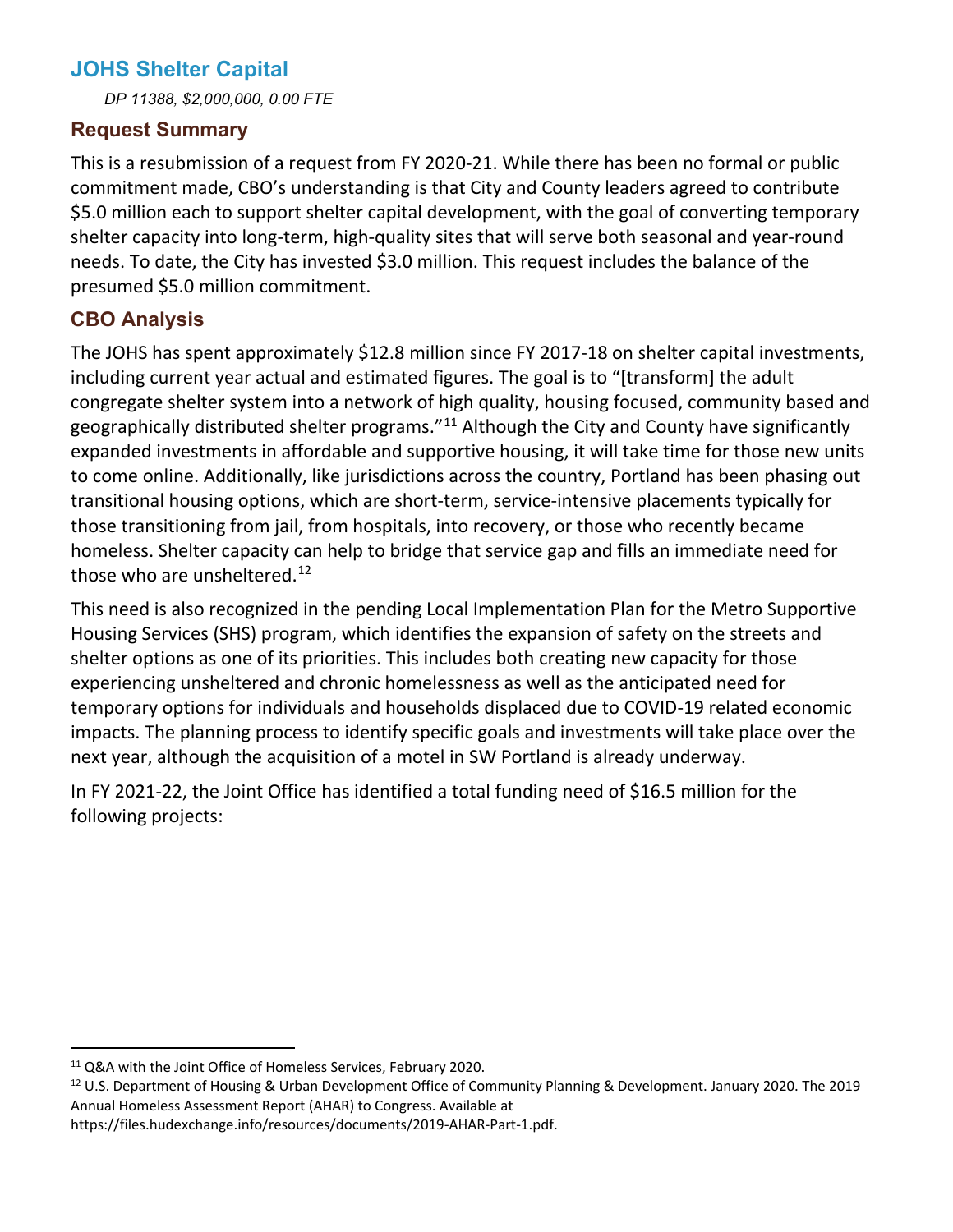|                                                         | <b>Estimated Budget</b> |
|---------------------------------------------------------|-------------------------|
| Project                                                 |                         |
| Willamette Center (Seismic Retrofit & Roof Replacement) | \$2,500,000             |
| N Lombard/Denver Renovation                             | \$4,000,000             |
| Downtown Women's Shelter (Acquisition)                  | \$5,000,000             |
| Downtown Women's Shelter (Renovation)                   | \$5,000,000             |
| <b>Total Estimated Need</b>                             | \$16,500,000            |
| County Requested Total (carryover from FY 2019-20)      | \$1,500,000             |
| City FY 2021-22 Requested Total                         | \$2,000,000             |
| Requested FY 2021-22 Funding Deficit                    | (\$13,000,              |

CBO's understanding is that major maintenance/renovations at the Willamette Center and N Lombard/Denver project are the most critical costs for the next fiscal year. This leaves a total funding gap of \$4 million for urgent projects, and another \$10 million for the downtown women's shelter need that has previously been identified. Potential sources could include:

- The Joint Office currently has a balance of \$1.5 million in Emergency Solutions Grant (ESG) funding from 2020 to 2021 that can be used for renovation, including major rehabilitation or conversion, of buildings to serve as emergency shelter.
- An additional \$18 million in ESG resources were allocated to the City of Portland through the CARES Act. It is likely that not all of these resources will be needed for shelter operations before these funds expire in September 2022 and could be used for the renovation costs noted above.
- Under the Federal American Rescue Plan's current draft language, this request would likely be eligible for both general ARP funding and specific allocations made available through the HOME Investment Partnerships Program. The latter allows for the acquisition of hotels and motels to be converted to non-congregate shelter, affordable housing, or supportive housing.
- In the past, the Joint Office of Homeless Services has been allowed to retain City General Fund underspending to apply resources toward these capital investments. Based on current year-to-date expenditures and the volume of other resources available, it seems likely that there will be some level of underspending that could be carried over to help support these capital investments.
- CBO has previously recommended considering financing options for shelter projects, which could be considered if there are time-sensitive opportunities that are not eligible for any of the funding sources noted above. CBO's understanding is that the downtown women's shelter has been contemplated as a congregate site, which may not be an allowable acquisition with COVID-19-related relief dollars. However, the anticipated costs significantly exceed the General Fund request to the City and available balance from the County, so any investment would likely require alternate funding sources to move forward next year.